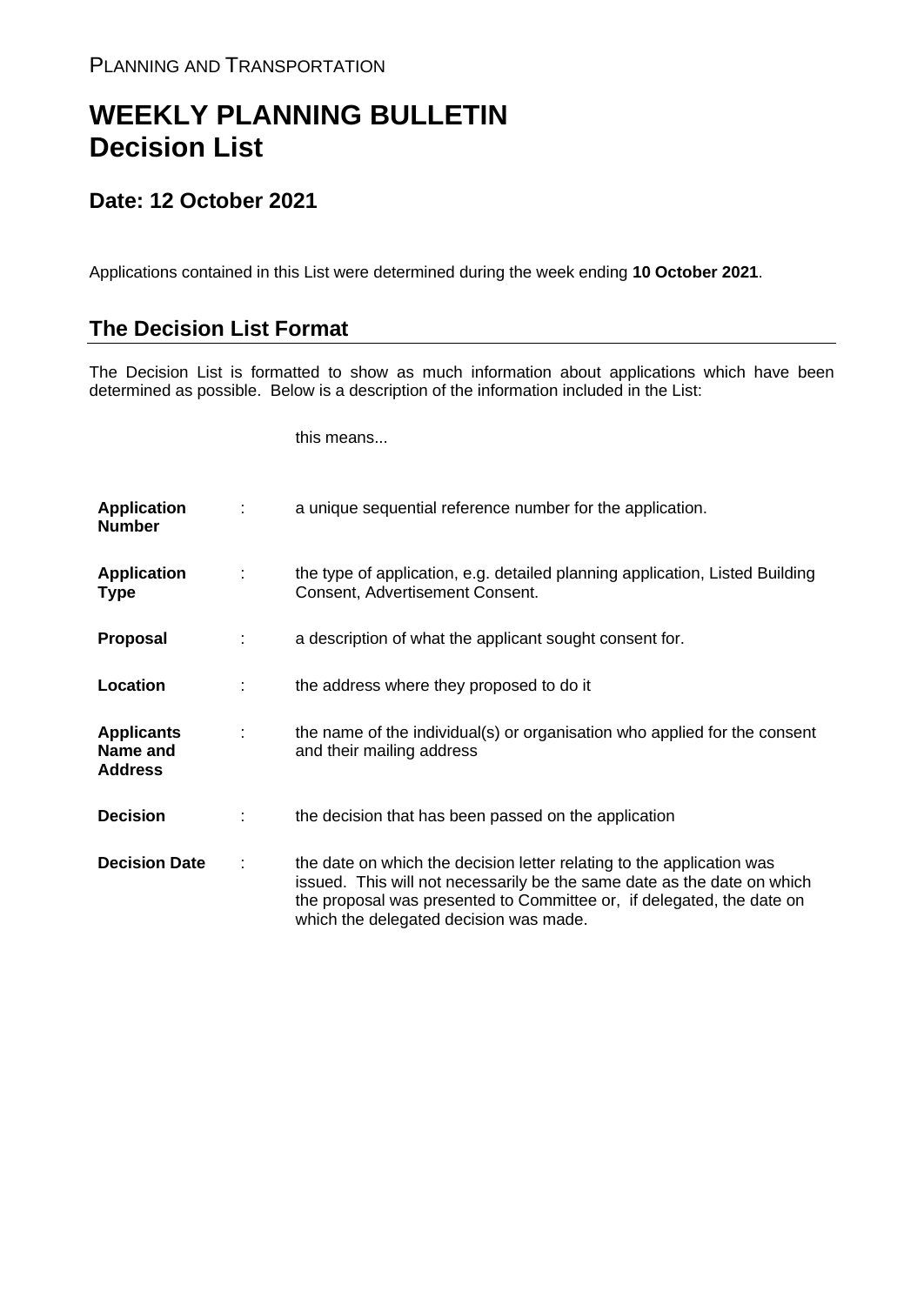| <b>Application No</b><br><b>Application Type</b><br><b>Proposal</b><br>Location<br><b>Applicant</b><br><b>Decision</b><br><b>Decision Issued</b> | P/19/0615/FUL<br><b>Planning Permission</b><br>Erection of 5 Class 1 Shop Units with Associated Car Parking, Footpath &<br>Landscaping<br>Land To The East Of 48 Blenheim Place, Bellsdyke Road, Larbert<br>Don Holdings NI Ltd, FAO Mr Mark Donnelly, c/o 13 Leeburn View, Peebles,<br><b>EH45 9LS</b><br><b>Grant Planning Permission</b><br>4 October 2021<br>View the application details |
|--------------------------------------------------------------------------------------------------------------------------------------------------|-----------------------------------------------------------------------------------------------------------------------------------------------------------------------------------------------------------------------------------------------------------------------------------------------------------------------------------------------------------------------------------------------|
| <b>Application No</b><br><b>Application Type</b><br>Proposal<br>Location<br><b>Applicant</b><br><b>Decision</b><br><b>Decision Issued</b>        | P/20/0507/FUL<br><b>Planning Permission</b><br>Change of Use of and Alterations to Church to Form 2 Dwellinghouses<br>St Helen's Parish Church, Church Street, High Bonnybridge, Bonnybridge, FK4<br>2AZ<br>Mr Tom Roy, 50 Airdrie Road, Caldercruix, Airdrie, ML6 8PA<br><b>Grant Planning Permission</b><br>8 October 2021<br>View the application details                                  |
| <b>Application No</b><br><b>Application Type</b><br>Proposal<br>Location<br><b>Applicant</b><br><b>Decision</b><br><b>Decision Issued</b>        | P/20/0508/LBC<br>÷<br><b>Listed Building Consent</b><br>Alterations and Change of Use of Church to Form 2 Dwellinghouses<br>St Helen's Parish Church, Church Street, High Bonnybridge, Bonnybridge, FK4<br>2AZ<br>Mr Tom Roy, 50 Airdrie Road, Caldercruix, Airdrie, ML6 8BA<br><b>Grant Listed Building Consent</b><br>8 October 2021<br>View the application details                        |
| <b>Application No</b><br><b>Application Type</b><br>Proposal<br>Location<br><b>Applicant</b><br><b>Decision</b><br><b>Decision Issued</b>        | P/21/0148/FUL<br><b>Planning Permission</b><br>Alterations to Flatted Dwelling and Installation of Decking<br>1B Meeks Road, Falkirk, FK2 7EW<br>Mrs Ewa Olejewska, 1B Meeks Road, Falkirk, FK2 7EW<br><b>Grant Planning Permission</b><br>5 October 2021<br>View the application details                                                                                                     |
| <b>Application No</b><br><b>Application Type</b><br>Proposal<br>Location<br><b>Applicant</b><br><b>Decision</b><br><b>Decision Issued</b>        | P/21/0424/LBC<br><b>Listed Building Consent</b><br><b>Replacement Windows</b><br>2 Princess Gate, Slamannan Road, Falkirk, FK1 5BP<br>Mr Gordon Murray, 2 Princess Gate, Slamannan Road, Falkirk, FK1 5BP<br><b>Grant Listed Building Consent</b><br>8 October 2021<br>View the application details                                                                                           |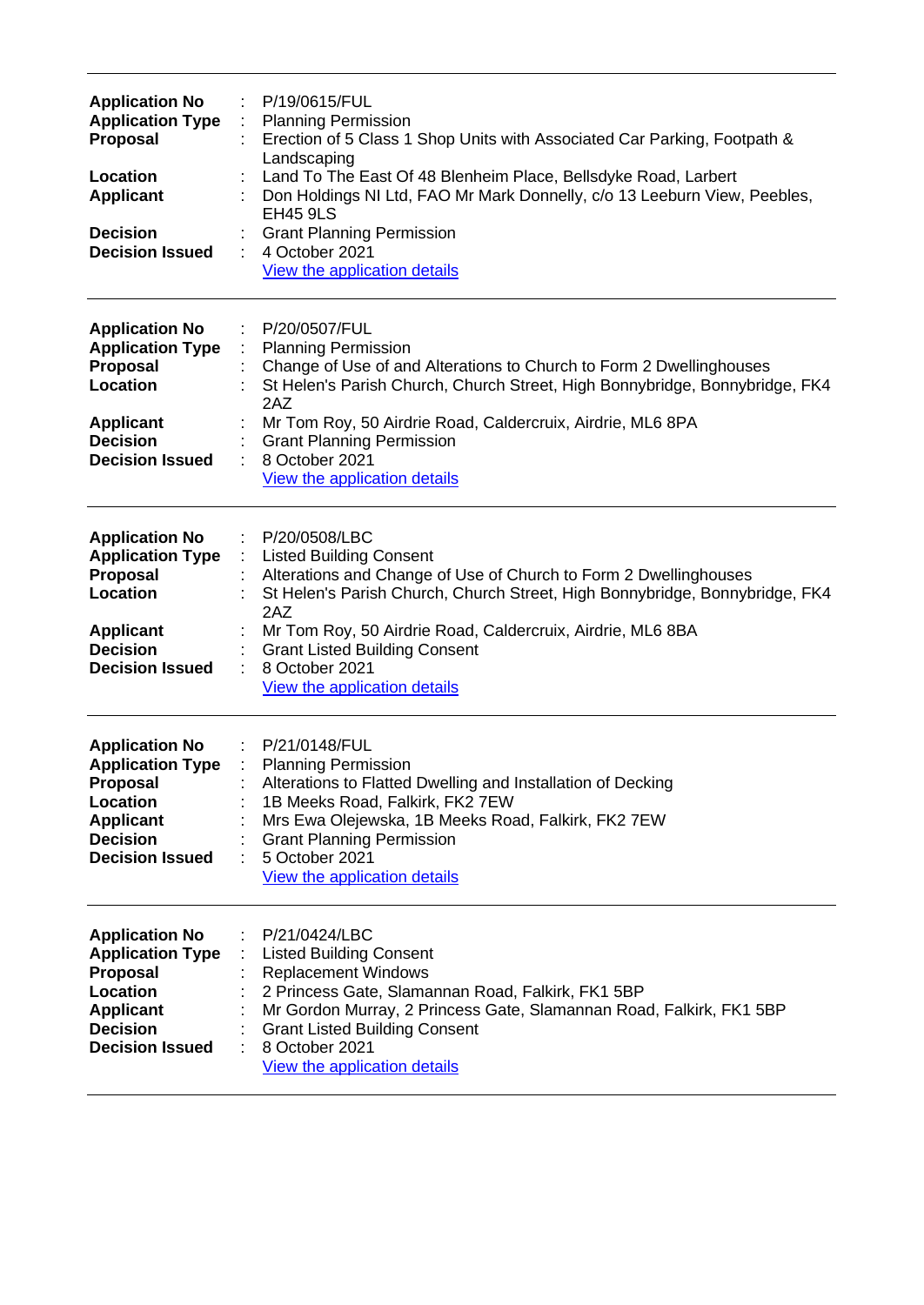| <b>Application No</b><br><b>Application Type</b><br><b>Proposal</b><br>Location<br><b>Applicant</b><br><b>Decision</b><br><b>Decision Issued</b> | P/21/0425/FUL<br><b>Planning Permission</b><br>Replacement Windows, Construction of Outbuildings and Garden Landscaping<br>2 Princess Gate, Slamannan Road, Falkirk, FK1 5BP<br>Mr Gordon Murray, 2 Princess Gate, Slamannan Road, Falkirk, FK1 5BP<br><b>Grant Planning Permission</b><br>8 October 2021<br>View the application details        |
|--------------------------------------------------------------------------------------------------------------------------------------------------|--------------------------------------------------------------------------------------------------------------------------------------------------------------------------------------------------------------------------------------------------------------------------------------------------------------------------------------------------|
| <b>Application No</b><br><b>Application Type</b><br>Proposal<br>Location<br><b>Applicant</b><br><b>Decision</b><br><b>Decision Issued</b>        | P/21/0439/FUL<br>÷<br><b>Planning Permission</b><br><b>Extension to Dwellinghouse</b><br>30 Craigs Crescent, Rumford, Falkirk, FK2 0EN<br>Mrs Rhonda Preston, 30 Craigs Crescent, Rumford, Falkirk, FK2 0EN<br><b>Grant Planning Permission</b><br>8 October 2021<br>View the application details                                                |
| <b>Application No</b><br><b>Application Type</b><br>Proposal<br>Location<br><b>Applicant</b><br><b>Decision</b><br><b>Decision Issued</b>        | P/21/0448/FUL<br><b>Planning Permission</b><br><b>Extension to Dwellinghouse</b><br>28 Meadow Court, Dunipace, Denny, FK6 6JU<br>Mr Callum Penman, 28 Meadow Court, Dunipace, Denny, FK6 6JU<br><b>Grant Planning Permission</b><br>8 October 2021<br>View the application details                                                               |
| <b>Application No</b><br><b>Application Type</b><br><b>Proposal</b><br>Location<br><b>Applicant</b><br><b>Decision</b><br><b>Decision Issued</b> | P/21/0479/FUL<br><b>Planning Permission</b><br>Change of Use From Leisure Craft Mooring to Holiday Let Craft Mooring<br>Site To The South Of Scottish Canals Operations Office, The Helix, Falkirk<br>Ms Clare Halliday, 16 Station Road, Roslin, EH25 9LR<br><b>Grant Planning Permission</b><br>8 October 2021<br>View the application details |
| <b>Application No</b><br><b>Application Type</b><br>Proposal<br>Location<br><b>Applicant</b><br><b>Decision</b><br><b>Decision Issued</b>        | P/21/0482/CPL<br>Certificate of Lawful Use - Proposed<br><b>Extension to Dwellinghouse</b><br>11 Henryson Crescent, Larbert, FK5 4GH,<br>Mr and Mrs Porter, 11 Henryson Crescent, Larbert, FK5 4GH<br>Certify the Proposed Use / Dev as Lawful<br>8 October 2021<br>View the application details                                                 |